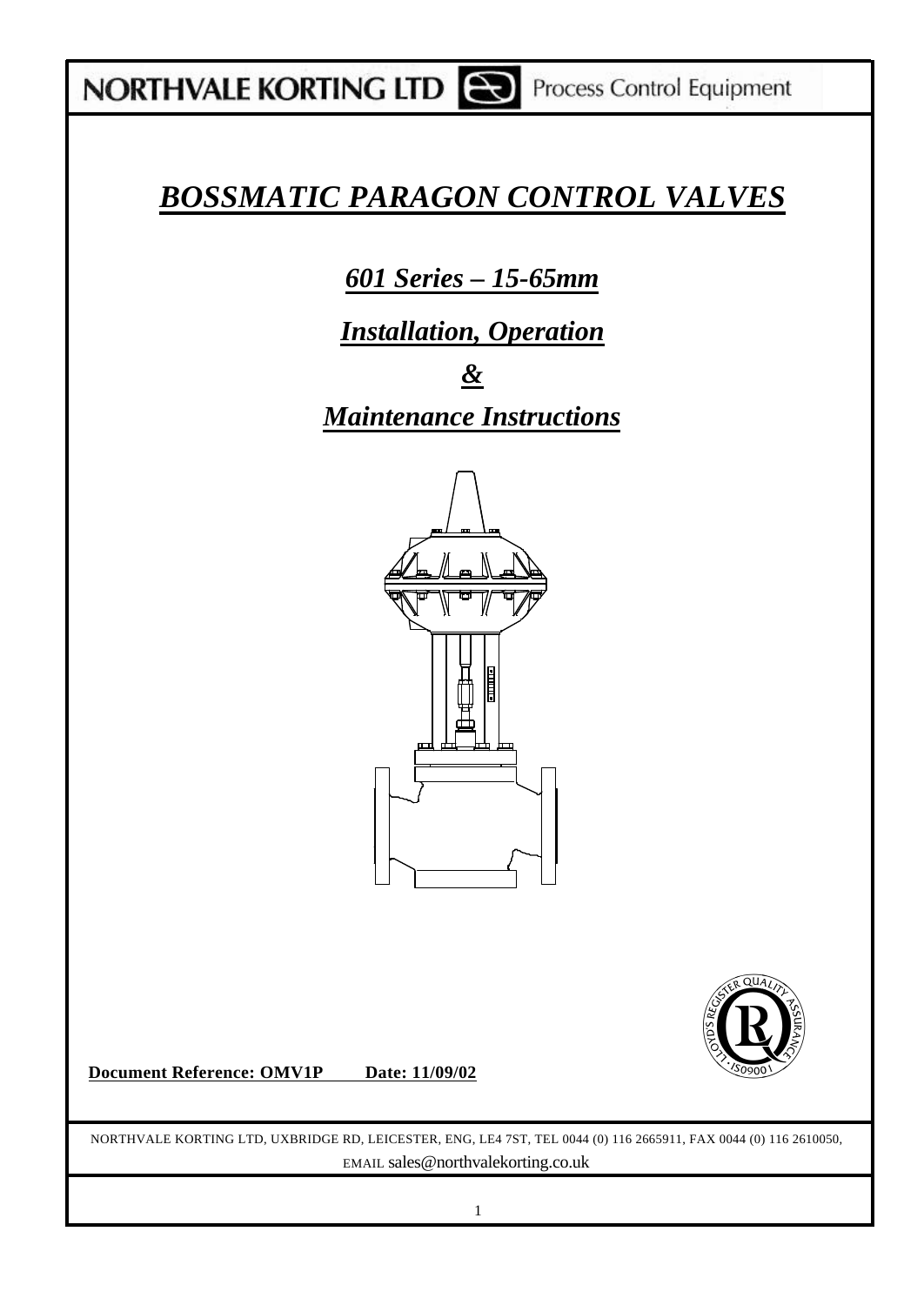## NORTHVALE KORTING LTD **CO** Process Control Equipment

### **Table of Contents**

| <b>Section</b>                                              | Section $N^o$  | Page N <sup>o</sup> |
|-------------------------------------------------------------|----------------|---------------------|
| <b>Front Sheet</b>                                          |                | 1                   |
| <b>Table of Contents (this page)</b>                        | ---            | $\overline{2}$      |
| <b>General Information</b>                                  | 1              | 3                   |
| <b>Unpacking</b>                                            | $\overline{2}$ | 3                   |
| <b>Installation</b>                                         | 3              | 3                   |
| <b>Valve Operating Principles</b>                           | $\overline{4}$ | $\overline{4}$      |
| <b>Performance &amp; Functioning Checks</b>                 | 5              | $\overline{4}$      |
| <b>Allowable Seat Leakage</b>                               | 6              | $\overline{4}$      |
| <b>General Maintenance</b>                                  | $\overline{7}$ | $4 - 5$             |
| <b>Handjack Removal</b>                                     | 8              | 5                   |
| <b>Handjack Re-fitting</b>                                  | 9              | $5 - 6$             |
| <b>Actuator Removal</b>                                     | 10             | 6                   |
| <b>Actuator Re-assembly</b>                                 | 11             | $6 - 7$             |
| <b>Actuator Re-setting</b>                                  | 12             | $\overline{7}$      |
| <b>Gland Seal Replacement</b>                               | 13             | $7 - 8$             |
| <b>Diaphragm Replacement</b>                                | 14             | 8                   |
| <b>Actuator Spindle O-ring &amp; Wear Strip Replacement</b> | 15             | 8                   |
| <b>Change Action of Actuator</b>                            | 16             | 8                   |
| Removal of Bottom Cover (3 -way Valves)                     | 17             | 8                   |
| <b>Plug &amp; Spindle Replacement</b>                       | 18             | 8                   |
| <b>Seat Replacement</b>                                     | 19             | $8 - 9$             |
| <b>Spare Parts / Valve Refurbishment.</b>                   | 20             | 9                   |
| Figure 1: GA Drawing for Fig.621 Fail Open Valve            | Fig.1          | 10                  |
| Figure 2: GA Drawing for Fig.641 Fail Closed Valve          | Fig.2          | 11                  |
| Figure 3: GA Drawing for Fig.661 Fail Top Seat Valve        | Fig. $3$       | 12                  |
| Figure 4: GA Drawing for Fig.681 Fail Bottom Seat Valve     | Fig. $4$       | 13                  |
| <b>Figure 5: Packing Set Arrangement Drawing</b>            | Fig.5          | 14                  |
| <b>Figure 6: Seal Arrangement Drawing</b>                   | Fig.6          | 15                  |
| Figure 7: Handjack Assembly - Air Fail Open                 | Fig.7          | 16                  |
| Figure 8: Handjack Assembly - Air Fail Closed               | Fig.8          | 16                  |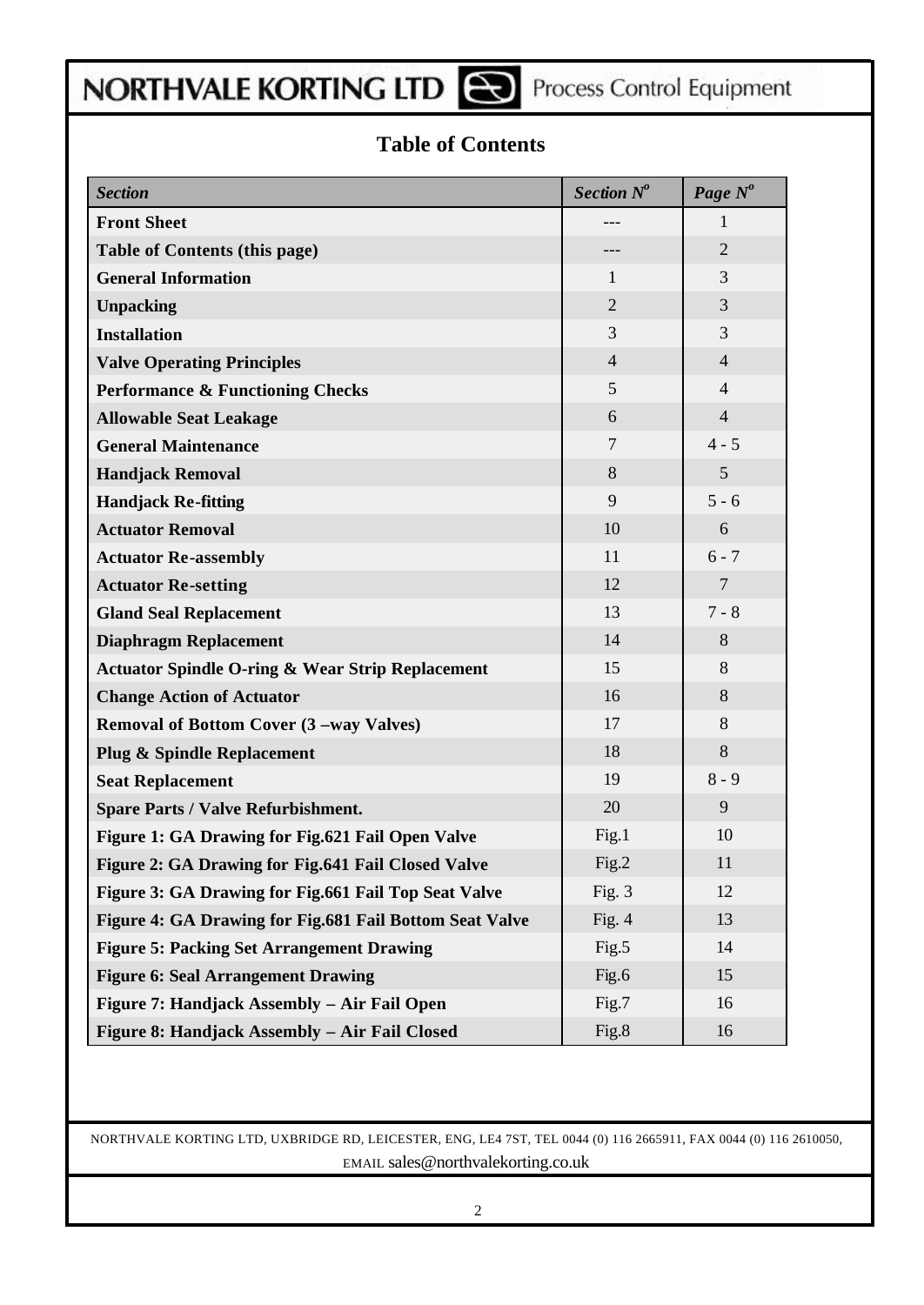#### 1.0. **General Information**

- 1.1. These instructions cover Fig 621, Fig641, Fig 661 and Fig 681 Paragon control valves; sizes  $15 - 65$ mm.
- 1.2. These instructions are intended to support unpacking, installing and maintenance of these valves. Users and maintenance personnel should read these instructions carefully before installing, operating or performing maintenance work.
- 1.3. Instructions do not contain information on valve ancillaries, positioner, etc. Refer to separate instructions as necessary.

**To avoid damage or injury to personnel or equipment, always heed all warnings and instructions. Unprofessional re - conditioning, the use of non-original manufacturers replacement parts or the performance of maintenance steps other than those described here, may cause the loss of efficiency or lead to personnel injury or damage to parts, and render the warranty void.**

#### 2.0. **Unpacking**

- 2.1. Check all delivered items against the despatch note.
- 2.2. Report any transport damage to the carrier immediately.
- 2.3. Larger valves may require the use of slings for lifting purposes. If slings are used they are to be attached to the valve in a manner that will not damage the valve or any ancillaries attached to it.

**Important: Be aware that the centre of gravity of the valve may be above the lifting point. In this case ensure that the valve is properly supported prior to lifting.**

3.0. **Installation**

**Cast Iron Valves must not be exposed to shock loading (via the process fluid) or superimposed pipe loads.**

- 3.1 Clean all pipes/tubing prior to installation.
- 3.2 Remove all stops and protective bungs.
- 3.3 Check that the valve has been supplied with the correct mode of operation.
- 3.4 Check the valve flow direction (as shown on the valve body) prior to installation. Ensure that the flange seating surfaces and gaskets are free from debris before bolting the valve into line.
- 3.5 Whenever possible install the valve in an upright position (actuator at the top), to ease maintenance. The valve may be installed with the actuator in the horizontal plane ensuring that the two yoke pillars are vertically opposed.
- 3.6 Sufficient clearance above the valve should be allowed for future disassembly.
- 3.7 For modulating applications the valve is generally fitted with an NK pneumatic or electro-pneumatic positioner. Refer to separate instructions for further details.
- 3.8 Connect an air supply to the valve, this will usually be to a connection on the positioner. If no positioner is fitted the connection is made straight into the actuator. If an air filter regulator is fitted then the air supply is connected to it.

**Max air supply pressure 6.0 BarG. For specific application pressures refer to Northvale Korting sales department.**

3.9 Connect the signal input to the positioner (pneumatic or electrical) as applicable.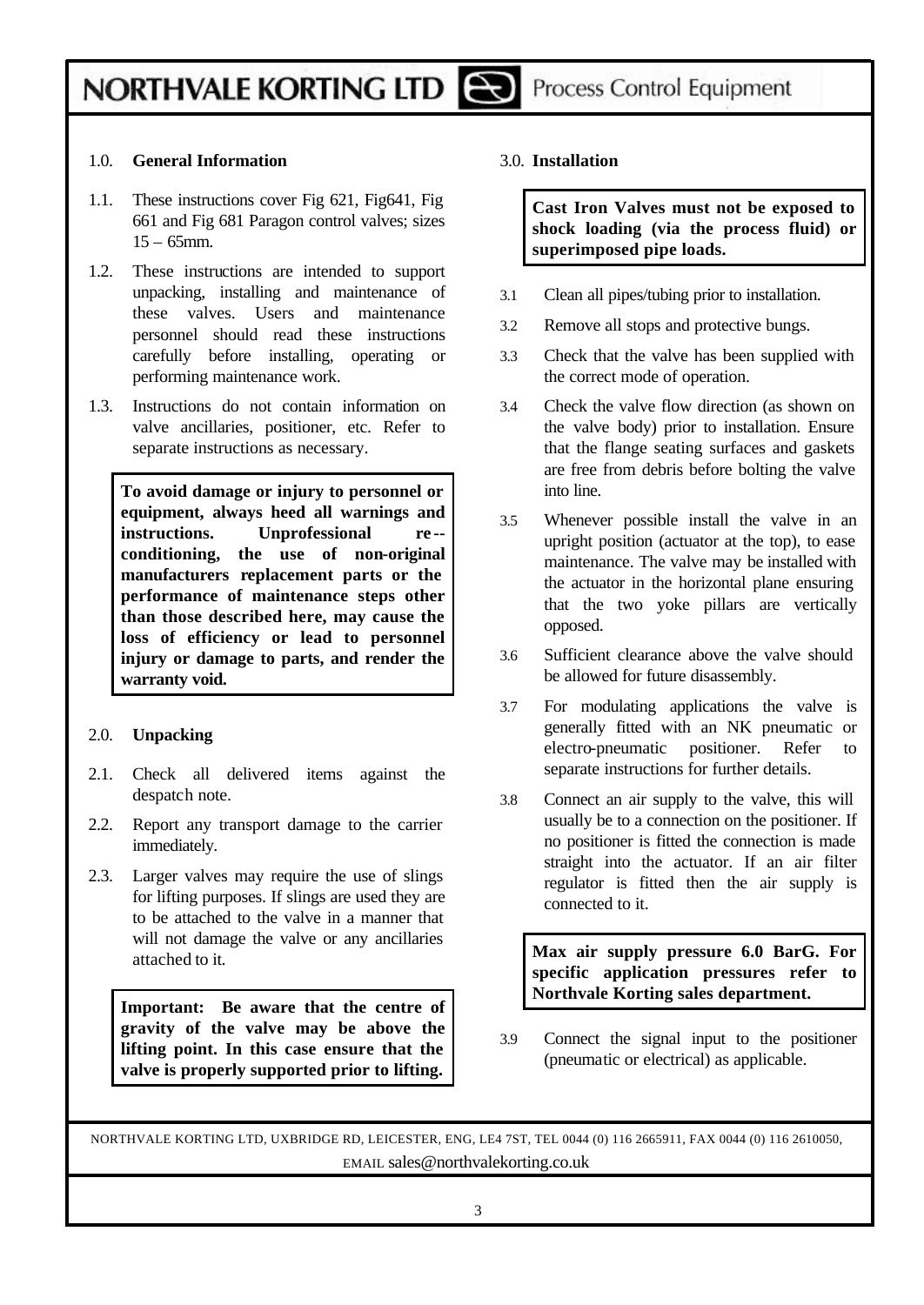### Process Control Equipment

#### 4.0. **Valve Operating Principles**

- 4.1 An important factor in maintaining the control valve is an understanding of the construction and mode of operation. With this knowledge and the following diagrams maintenance is straightforward.
- 4.2 The control valve plug/spindle is moved to the required position by means of an applied pneumatic pressure to the diaphragm actuator assembly (or by rotation of the handjack override if fitted - see separate instructions for details).
- 4.3 The position/extent of valve travel is determined by the level of pneumatic pressure applied by the control system, which is normally 0.2 to 1 Bar (3 to 15 PSI) for modulating applications, amplified by mains air supplied from the positioner.
- 4.4 For ON/OFF applications, the fully open and fully closed positions are used, usually controlled by turning the air supply ON or OFF by means of a solenoid valve in the air supply line (this can be factory fitted to the valve if required).

#### 5.0. **Performance & Functioning Checks**

- 5.1. For satisfactory valve performance the plug must move freely in response to load changes as signalled by the control system. If it does not move freely then check for the following faults.
- a) Leaking pressure tubing or connections.
- b) Ruptured diaphragm.
- c) Leaking diaphragm housing.
- d) Binding between valve plug and seat.
- e) Excessive tightness of gland packing.
- f) Binding between valve spindle and guide bush.
- g) Positioner incorrectly set / faulty.

#### 6.0. **Allowable Seat Leakage**

6.1 Valve seat leakage's conform to the following:

| Metal to metal seats: | EN1349 Class IV. |
|-----------------------|------------------|
| Soft seat inserts:    | EN1349 Class V.  |

- 6.2 If the valve leakage rate exceeds the limits given above, the following checks should be made before considering further action.
- a) Check that the spindle is travelling the full stroke of the valve :

| <b>Valve Size (mm)</b> | Valve stroke<br>(mm) |
|------------------------|----------------------|
| $15 - 25$              | 20                   |
| 40-65                  | 30                   |

- b) Inspect for wear and/or damage to the valve plug and/or seat face(s).
- c) Binding of valve spindle to the guide bush or gland packing. Consult Northvale Korting sales department.
- d) Insufficient spring force to close air-failclosed valves against the line pressure. Consult Northvale Korting sales department.

#### 7.0 **General Maintenance**

**Prior to carrying out any maintenance tasks the following should be observed.**

- **a) Isolate the valve from the line pressure.**
- **b) Relieve pressure from within the valve body.**
- **c) Disconnect the air supply to the actuator.**
- 7.1. The following checks should be made at regular intervals to ensure valve performance.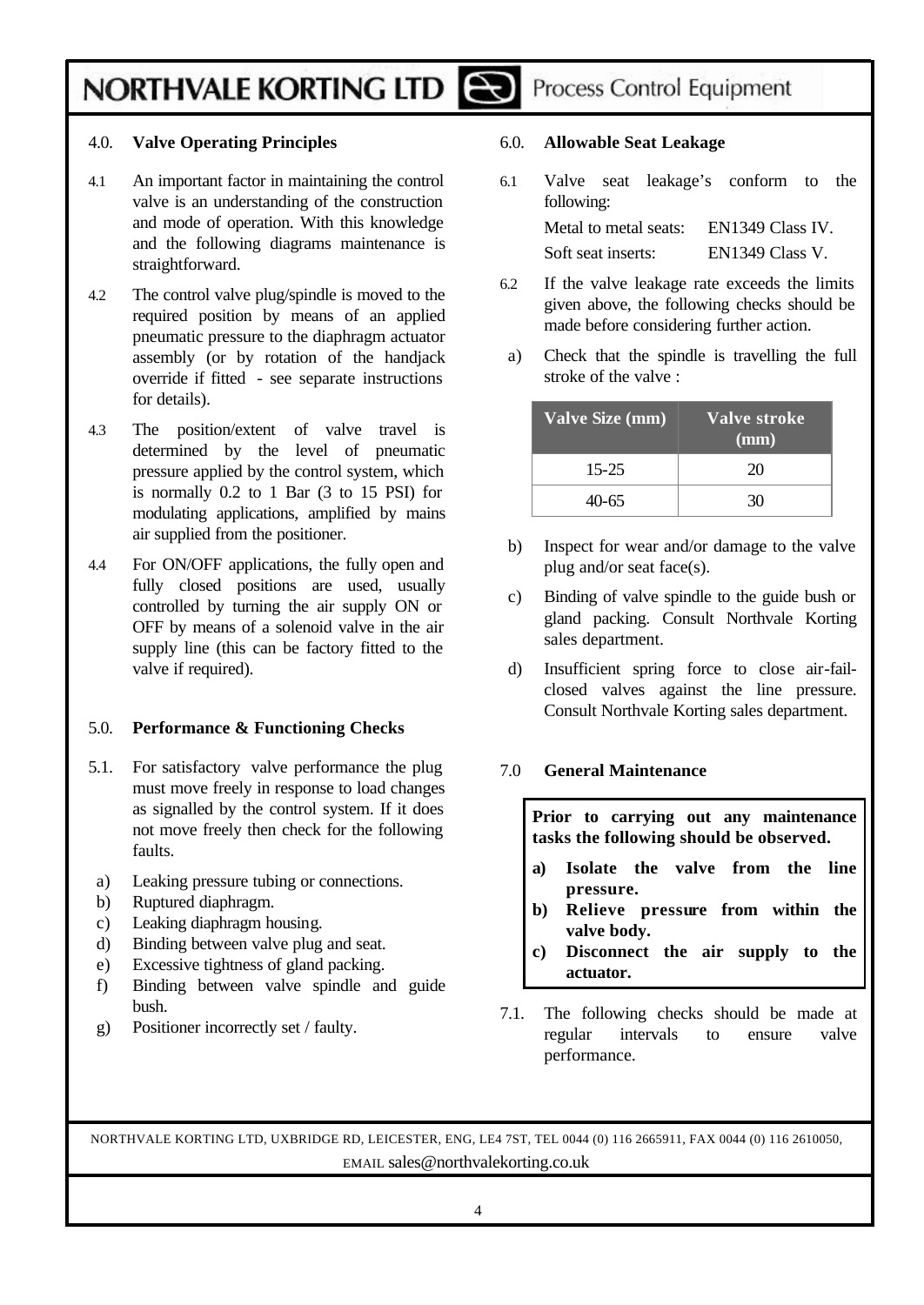- 7.2. Examine gaskets for leaks and if necessary re-tighten bolts.
- 7.3. Check valve for damage caused by corrosive residues or corrosive vapours.
- 7.4. Clean valves and re-paint if necessary.
- 7.5. Check gland for leaks.
- 7.6. Stroke valve and check for smooth movement of spindle. Irregular movement may indicate internal defects.
- 7.7. If possible, close the supply pressure and check the fail-safe position.
- 7.8. Prior to re-tightening any joint it is essential that all jointing faces be clean and free from any debris. It is preferable that a new gasket is used each time a seal is made.
- 7.9. Flange / joint bolting is to be lubricated using a suitable copper based lubricant.
- 7.10. All bolts are to be tightened in a minimum of 3 stages and in a manner that allows equal force distribution. Shock loading (the hammering of spanners) should be avoided.
- 7.11. The following final torque's are to be used for the bolt sizes given.

| <b>Bolt Dia (mm)</b> | <b>Final Bolt Torque</b><br>(Nm) |
|----------------------|----------------------------------|
| 8                    | 25                               |
| 10                   | 50                               |
| 12                   | 90                               |
| 16                   | 220                              |
| 20                   | 425                              |

## Process Control Equipment

#### 8.0. **Hand jack Removal**

8.1. Refer to Fig. 1 for Fig. 621 valves, Fig. 2 for Fig. 641 valves, Fig. 3 for Fig. 661 valves and Fig. 4 for Fig. 681 valves.

#### 8.2. **Fig.621/661 Valves (Fig.7)**

- 8.3. Unscrew and remove the 4 socket head cap screws holding the handjack onto the actuator. Withdraw the handjack housing assembly over the actuator spindle.
- 8.4. Unscrew and remove the actuator spindle locknut and remove the handjack nut complete with the bearing.

#### 8.5. **Fig.641/681 Valves (Fig.8)**

- 8.6. Unscrew and remove the 4 socket head cap screws holding the cap onto the handjack shaft and remove.
- 8.7. Unscrew and remove the actuator spindle locknut and remove the handjack nut complete with the bearing.
- 8.8. Unscrew and remove the 4 socket head cap screws holding the handjack onto the actuator and withdraw the handjack assembly over the actuator spindle.

#### 9.0. **Hand jack Re-fitting**

9.1. Refer to Fig. 1 for Fig. 621 valves, Fig. 2 for Fig. 641 valves, Fig. 3 for Fig. 661 valves and Fig. 4 for Fig. 681 valves.

#### 9.2. **Fig.621/661 Valves (Fig.7)**

- 9.3. Screw the handjack nut complete with the bearing onto the actuator spindle, leaving approximately two threads free at the bottom on the actuator spindle. Lock in place with the actuator spindle locknut.
- 9.4. Unwind the handjack sleeve in the housing by 3 or 4 turns to give clearance between the sleeve and the bearing.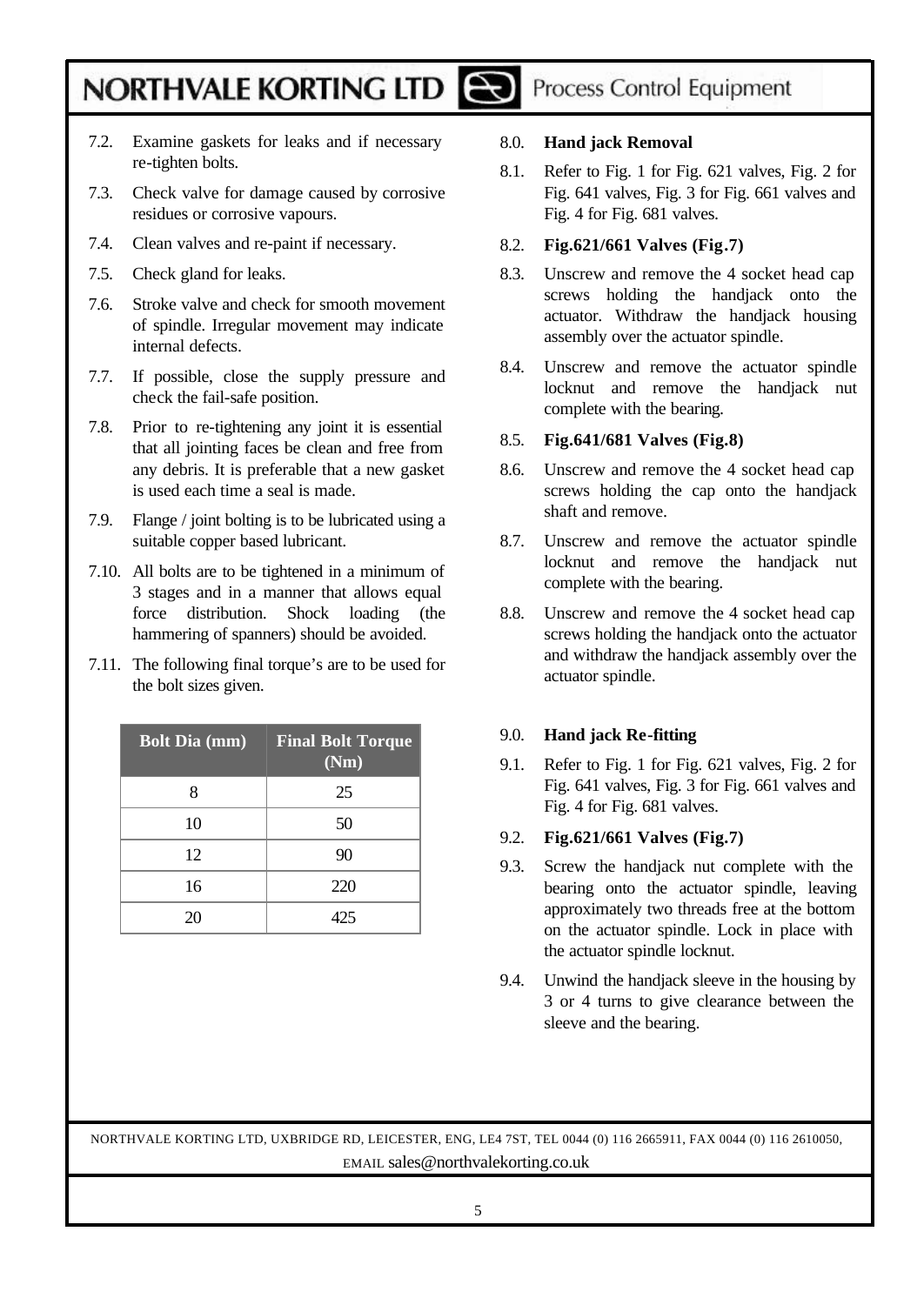- 9.5. Fit the housing assembly over the actuator spindle locating the bearing into the sleeve. Secure in place using four socket head cap screws into the actuator top.
- 9.6. Wind down the handjack until the clearance between the sleeve and the bearing is taken up and then back off by a half-turn.
- 9.7. The minimum distance between the handjack cap and the housing in the inactive state is -

25mm for 20mm stroke valve.

35mm for 35mm stroke valve,

- 9.8. **Fig.641/681 Valves (Fig.8)**
- 9.9. Ensure that the handjack sleeve is protruding by approximately 5mm above the handjack housing.
- 9.10. Fit the housing assembly over the actuator spindle and secure in place using four socket head cap screws into the actuator top.
- 9.11. Screw the handjack nut complete with the bearing onto the actuator spindle until it bottoms on the shoulder of the sleeve. Lock in place with the locknut.
- 9.12. Re-fit the cap and secure using four socket head cap screws.
- 9.13. Wind the handjack down until the cap rests upon the housing to give clearance below the bearing in the inactive state

#### 10.0**Actuator Removal**

- 10.1 Refer to Fig. 1 for Fig. 621 valves, Fig. 2 for Fig. 641 valves, Fig. 3 for Fig. 661 valves and Fig. 4 for Fig. 681 valves.
- 10.2 Remove the positioner and its interconnecting pipework; refer to separate instructions.
- 10.3 Undo the bolts holding the actuator housing top and bottom covers together, taking care to leave the long bolts until last. Remove the actuator housing top cover.

**Warning: The actuator contains a strong spring and the long bolts are provided to** 

Process Control Equipment

**safely absorb the spring tension/compression, as they are undone.**

- 10.4. Remove the positioner take-off plate assembly and spacers from the spindle coupling
- 10.5. Loosen the spindle locking nuts and screw the spindle coupling onto the actuator spindle.
- 10.5 Remove the spring and the spindle/diaphragm assembly (taking the spindle coupling off the actuator spindle prior to pushing the spindle/diaphragm assembly through the actuator bottom cover).
- 10.6 Undo the spacer nut and remove the diaphragm support and the diaphragm. This now leaves the valve with the bonnet, pillars and actuator bottom cover still assembled.

#### 11.0 **Actuator Re-assembly**

11.1 Re-assemble in reverse order of section 10. Apply Loctite '242' to the threads of the spacer nut and screw firmly 'by hand' against the diaphragm support**.** Take care to use the longer bolts for initial tightening of the actuator housing top/bottom cover.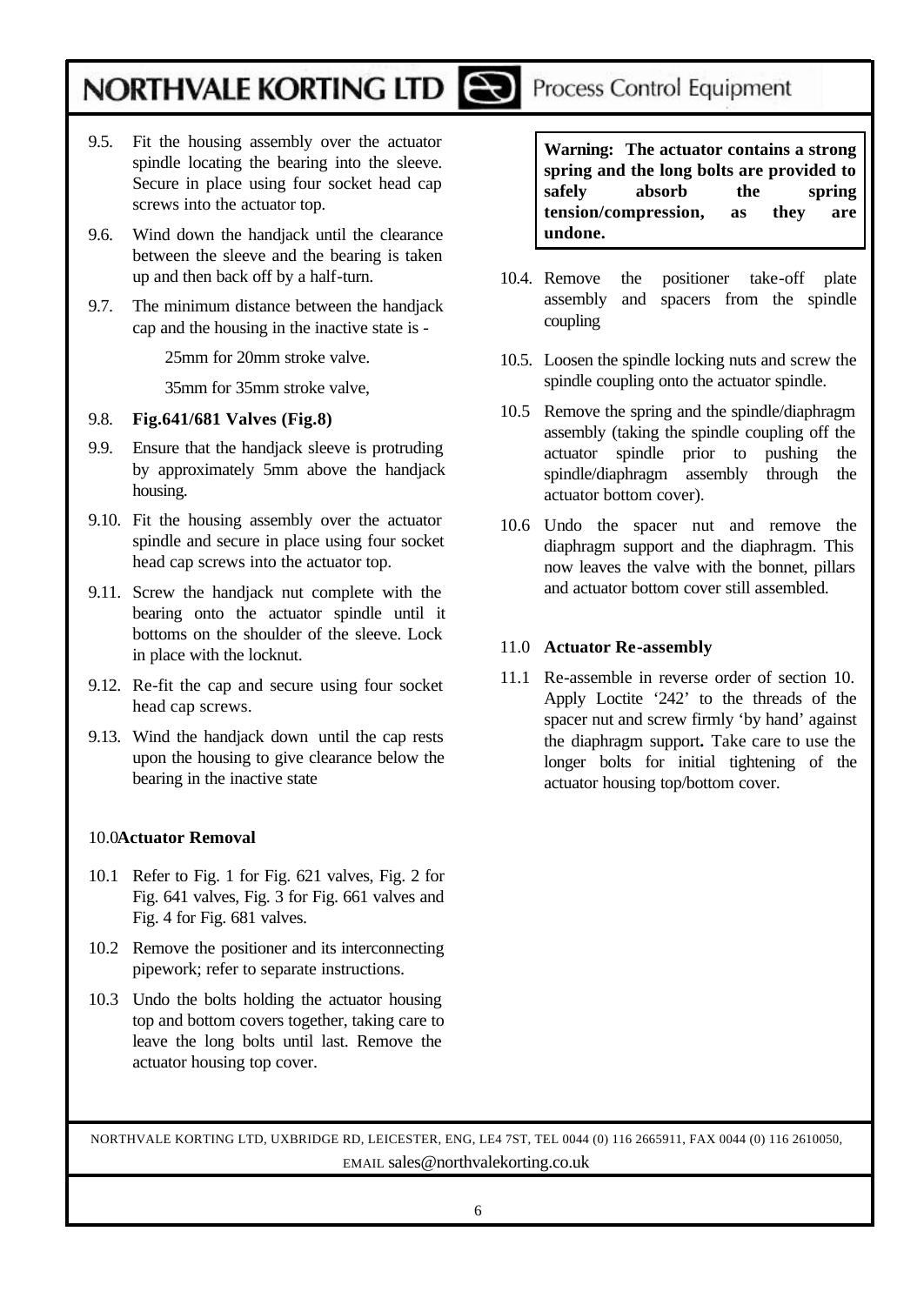

### Process Control Equipment

- 11.2 Re-set the actuator according to section 12.1 to 12.6 for Fig 621 or Fig 661 valves or 12.7 to 12.12 for Fig 641 or Fig 681 valves.
- 11.3 Re-fit the positioner and interconnecting pipework; refer to separate instructions.

**Check diaphragm, pillar O-rings & actuator housing O-rings/guide strips every time actuator is disassembled and replace if necessary.**

#### 12.0 **Actuator Re-setting**

#### 12.1 **Fig.621/661 Valves**

- 12.2 Ensure that the plug is firmly pushed into its seat by applying pressure to the top of the valve spindle.
- 12.3 Apply compressed air to the actuator in order to bring the actuator spindle down to meet the valve spindle.
- 12.4 Wind down the spindle coupling to equally cover both spindles.
- 12.5 Reduce the air pressure on the actuator in to bring the plug off the seat. Rotate the spindle coupling clockwise by one turn (this will ensure sufficient seating force) and tighten the spindle locking nuts.
- 12.6 Re-fit take-off arm/plate and spacers ensuring that plate is horizontal.

#### 12.7 **Fig.641/681 Valves**

- 12.8 Apply compressed air to the actuator in order to raise the actuator spindle clear of the valve spindle. Ensure that the plug is firmly pushed into its seat by applying pressure to the top of the valve spindle.
- 12.9 Reduce the air pressure on the actuator in order to bring the actuator spindle down to meet the valve spindle.
- 12.10 Wind down the spindle coupling to equally cover both spindles.
- 12.11 Increase the air pressure on the actuator in order to bring the plug off the seat. Rotate the spindle coupling clockwise by one turn (this will pre-load the actuator) and tighten the spindle locking nuts.
- 12.12 Re-fit take-off arm/plate and spacers ensuring that plate is horizontal.

#### 13.0 **Gland Seal Replacement (Refer to Figs 5 & 6)**

- 13.1 Remove the actuator (10.0 to 10.6)
- 13.2 Undo the bonnet to body bolting, unscrew the gland nut and remove the bonnet/pillar/actuator housing assembly.
- 13.3 On 2-way valves the plug and spindle assembly will also be removed. This should be pulled out of the gland.
- 13.4 Remove the lantern ring and using an awltype instrument remove the stem seal, taking care not to damage the bonnet bore. Remove the guide bush.
- 13.5 Clean the spindle, bonnet bore and lantern ring ready for re-use.
- 13.6 Remove the gasket from the body/bonnet joint and clean the seating surface prior to fitting a new gasket.
- 13.7 For 2-way valves place plug and spindle into the seat.
- 13.8 For 3-way valves push the plug and spindle into the bottom seat
- 13.9 Place the bonnet/pillar/actuator housing assembly over the spindle and onto the body. Tighten bolts uniformly and in a diametrically staggered pattern.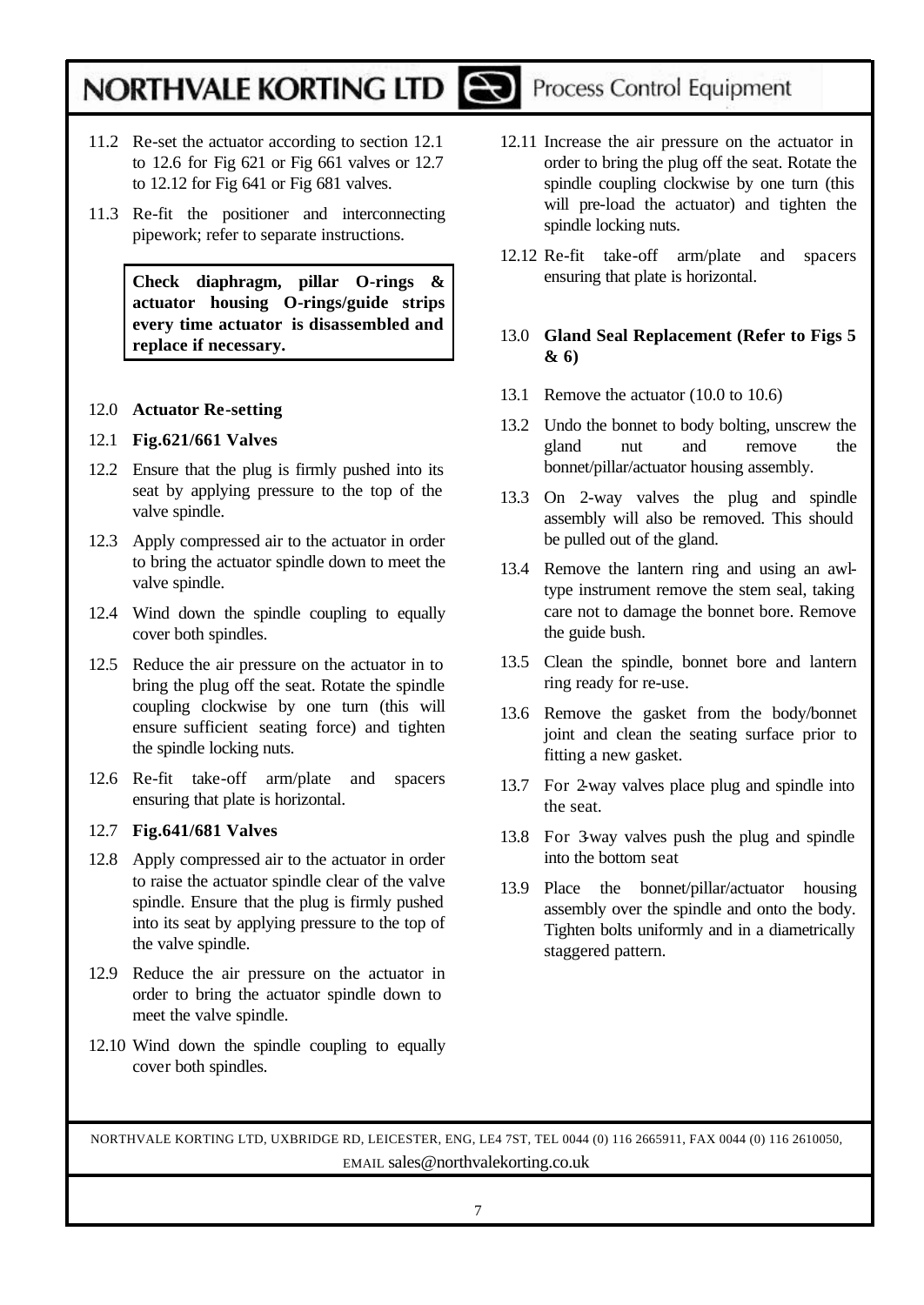

- 13.11 Re-fit the actuator assembly (11.0 to 11.3).
- 13.12 Tighten the gland nut down to the setting dimension shown in Fig. 5.

**Important: An over tightened gland nut can cause excessive packing wear and hinder free movement of the valve spindle.**

#### 14.0 **Diaphragm Replacement**

- 14.1 Refer to Figs.1–4 according to valve Fig. No.
- 14.2 Remove actuator (10.0 to 10.6).
- 14.3 Fit new diaphragm and re-assemble (11.0 to 11.3).

#### 15.0 **Actuator Spindle O-ring & Wear Strip Replacement**

- 15.1 Refer to Figs.1–4 according to valve Fig No.
- 15.2 Remove the actuator (10.0 to 10.6).
- 15.3 Fit new O-rings and wear strips into the grooves on the actuator housing top and bottom covers. The Orings are to be fitted on the outside of the wear strips.
- 15.4 Re-assemble the actuator (11.0 to 11.3).

#### 16.0 **Change Action of Actuator**

- 16.1 Remove the actuator (10.0 to 10.6).
- 16.2 Rotate the spindle/diaphragm assembly and spring through 180° and re-fit back into actuator housing bottom cover.
- 16.3Re-set actuator according to section 12; 12.1 to 12.6 for Fig 621/661 valves or 12.7 to 12.12 for Fig 641/681 valves.
- 16.4 Re-fit the positioner and fit new interconnecting pipework; see separate instructions.

#### 17.0 **Bottom Cover Removal (3-way Valves)**

- 17.1 Undo the bottom cover to body bolting and remove the bottom cover.
- 17.2 Remove the gasket from the body/bottom cover joint and clean the seating face prior to fitting a new gasket.
- 17.3 Re-fit the bottom cover and tighten the bolts uniformly in a diametrically staggered pattern.

#### 18.0 **Plug & Spindle Replacement**

- 18.1 Remove the gland seal (13.0 to 13.5).
- 18.2 For 3-way valves remove the bottom cover (17.0 & 17.2)
- 18.3 Replace the plug and spindle.
- 18.4 Re-fit the bottom cover (17.3)
- 18.5 Fit new gland seal (13.7 to 13.12).

#### 19.0**Seat Replacement**

- 19.1 Dependent upon size and duty, valves may be fitted with screwed or welded in seats. Screwed seats can (with care) be replaced on site but we recommend that valves with welded in seats be returned to our factory for replacement.
- 19.2 For 3-way valves undo the spindle coupling  $(10.4 - 10.5)$
- 19.3 Undo the bonnet to body bolting and remove the bonnet/pillar/actuator/spindle assembly complete.

NORTHVALE KORTING LTD, UXBRIDGE RD, LEICESTER, ENG, LE4 7ST, TEL 0044 (0) 116 2665911, FAX 0044 (0) 116 2610050, EMAIL sales@northvalekorting.co.uk

### Process Control Equipment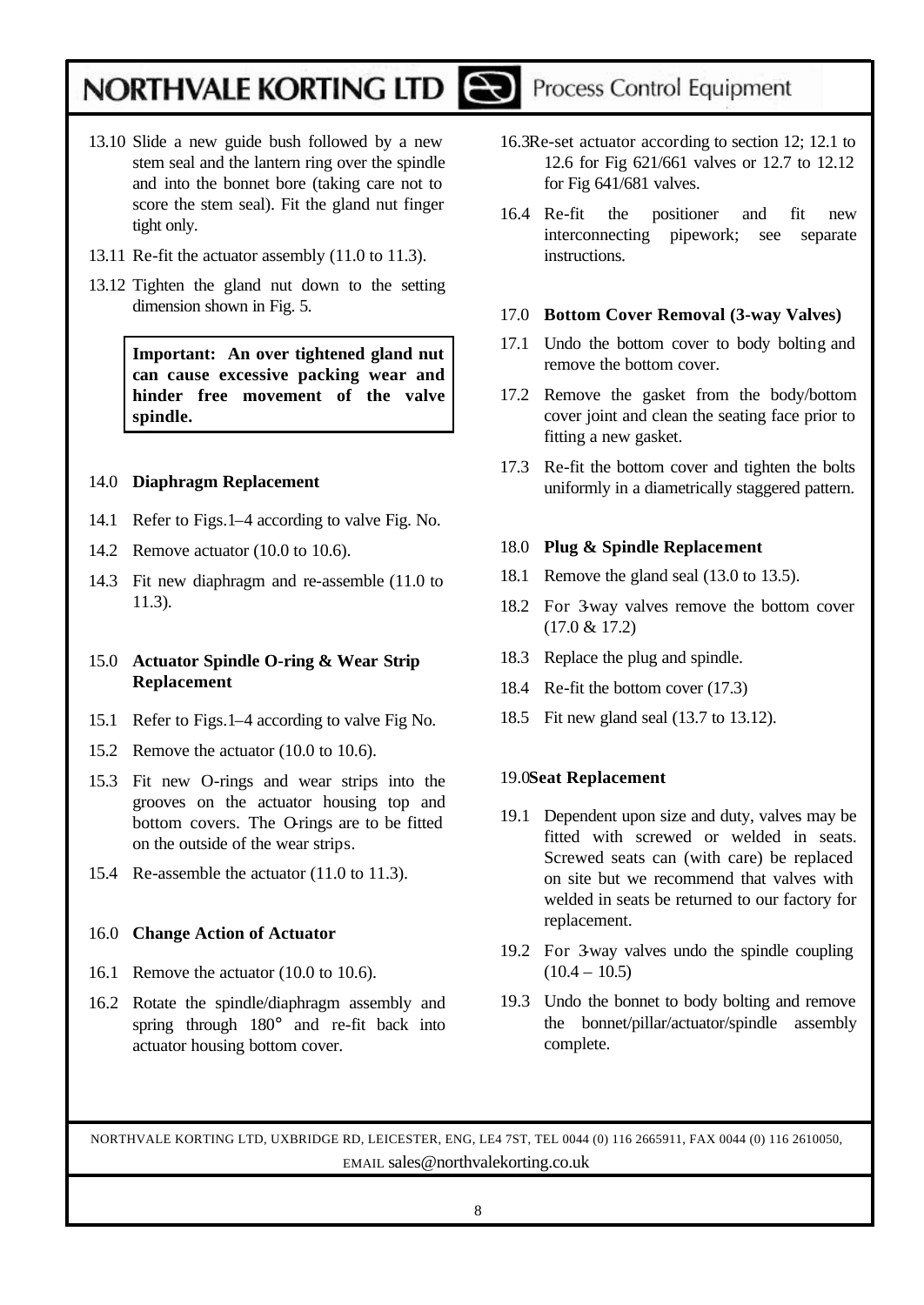- 19.4 The seat can now be readily removed. Unscrew the seat using a suitable tool located in the slots/holes provided and clean the threads in the body using a suitable tool and/or solvent.
- 19.5 For 3-way valves the seat in the bottom cover should similarly be removed.
- 19.6 When fitting new seats, a continuous bead of thread sealant (Loctite 510 is recommended) should be placed around the seat threads. The new seat should then be screwed down tightly into place.
- 19.7 Remove the gasket from the body/bonnet joint and clean the seating surface prior to fitting a new gasket.
- 19.8 For 3-way valves remove the gasket from the body/bottom cover joint and clean the seating surface prior to fitting a new gasket (13.6). Re-fit the bottom cover (17.3).
- 19.9 **For Fig 641 and Fig 681 valves**  Apply compressed air to the actuator in order to raise the plug while re-fitting.
- 19.10 Place the bonnet/pillar/actuator/spindle assembly into the body. Tighten the body to bonnet bolts uniformly and in a diametrically staggered pattern.
- 19.11 **For Fig 641 and Fig 681 valves**  Remove compressed air from actuator.

#### 20.0 **Spare Parts / Valve Refurbishment**

20.1 Northvale offers a full spare parts service and factory valve refurbishing service. Please contact our sales department for full details. When ordering spare parts please quote the valve serial number.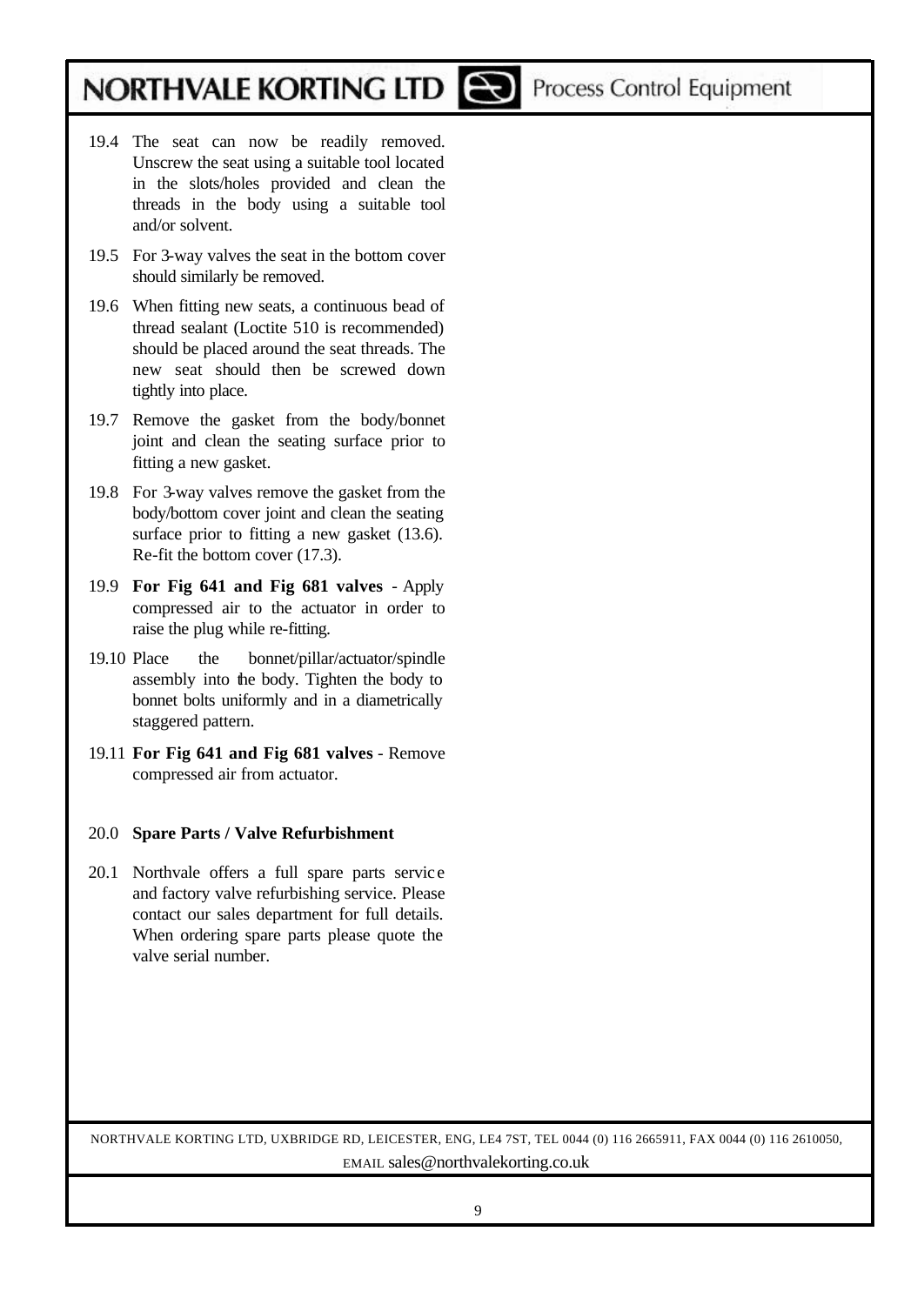## **NORTHVALE KORTING LTD REPROCESS Control Equipment**

### **Fig.1 General Arrangement for Figure 621 Fail Open Valve**

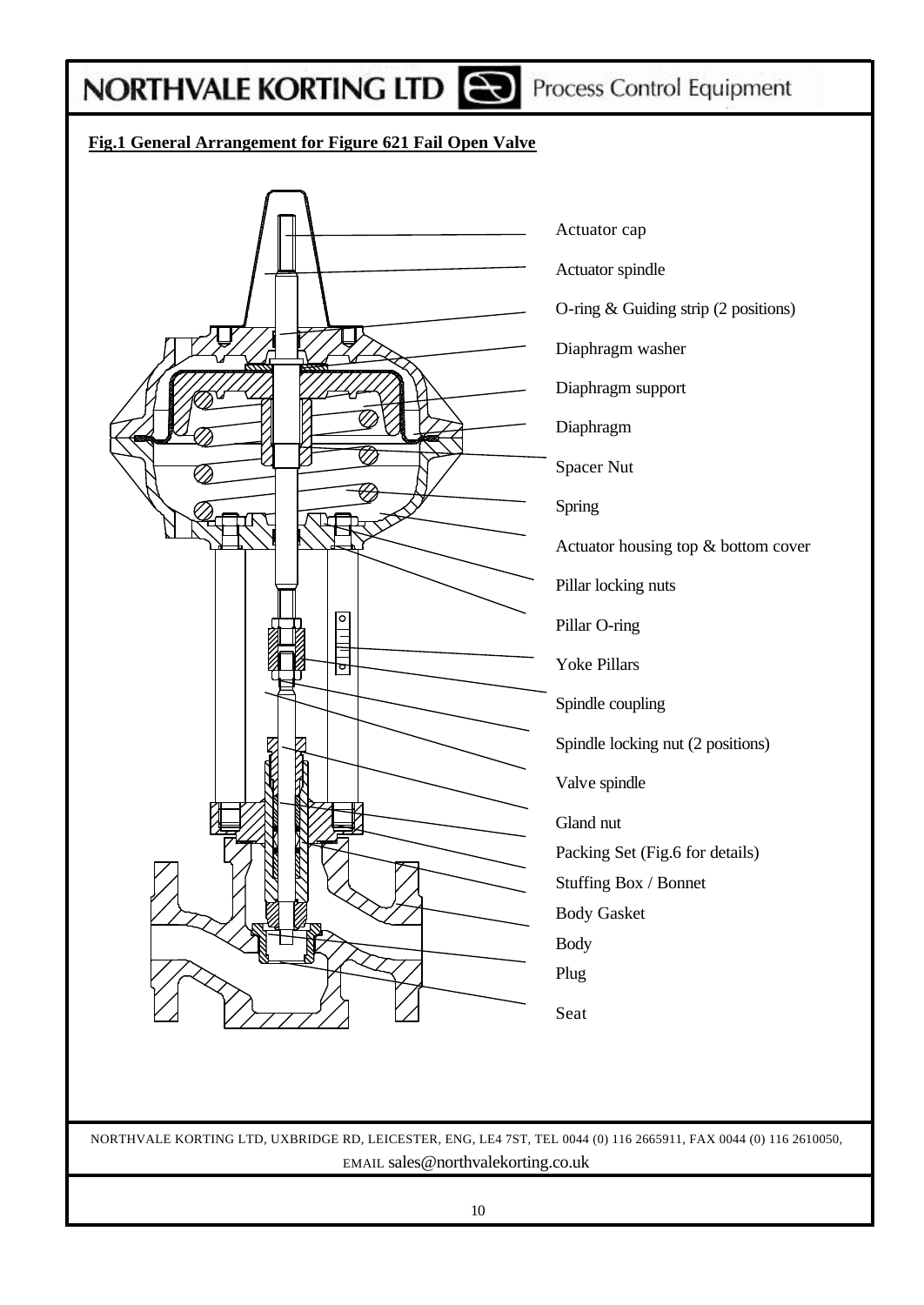Process Control Equipment

### **Fig.2 General Arrangement for Figure 641 Fail Closed Valve**

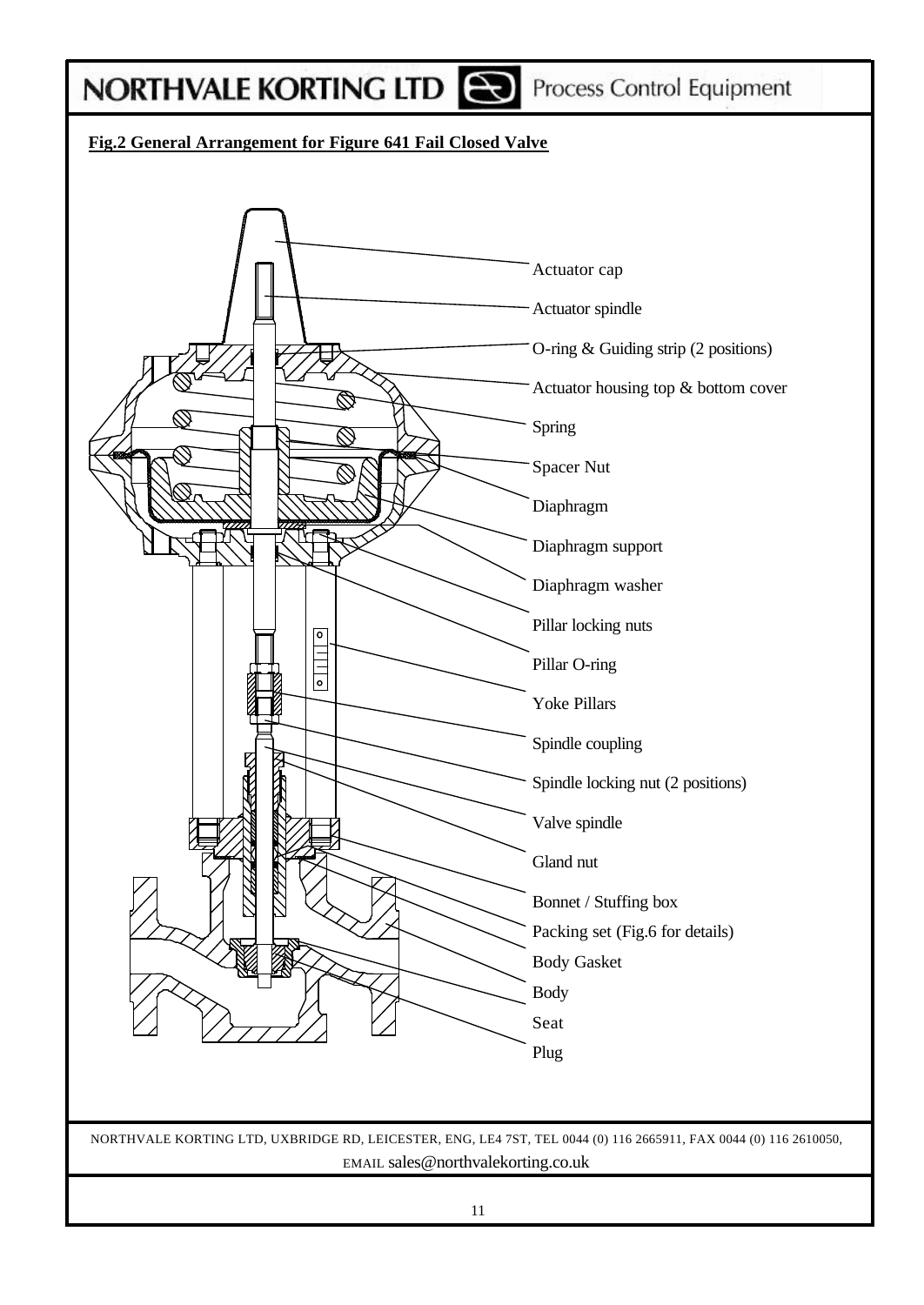Process Control Equipment

### **Fig.3 General Arrangement for Figure 661 Fail Top Seat Valve**

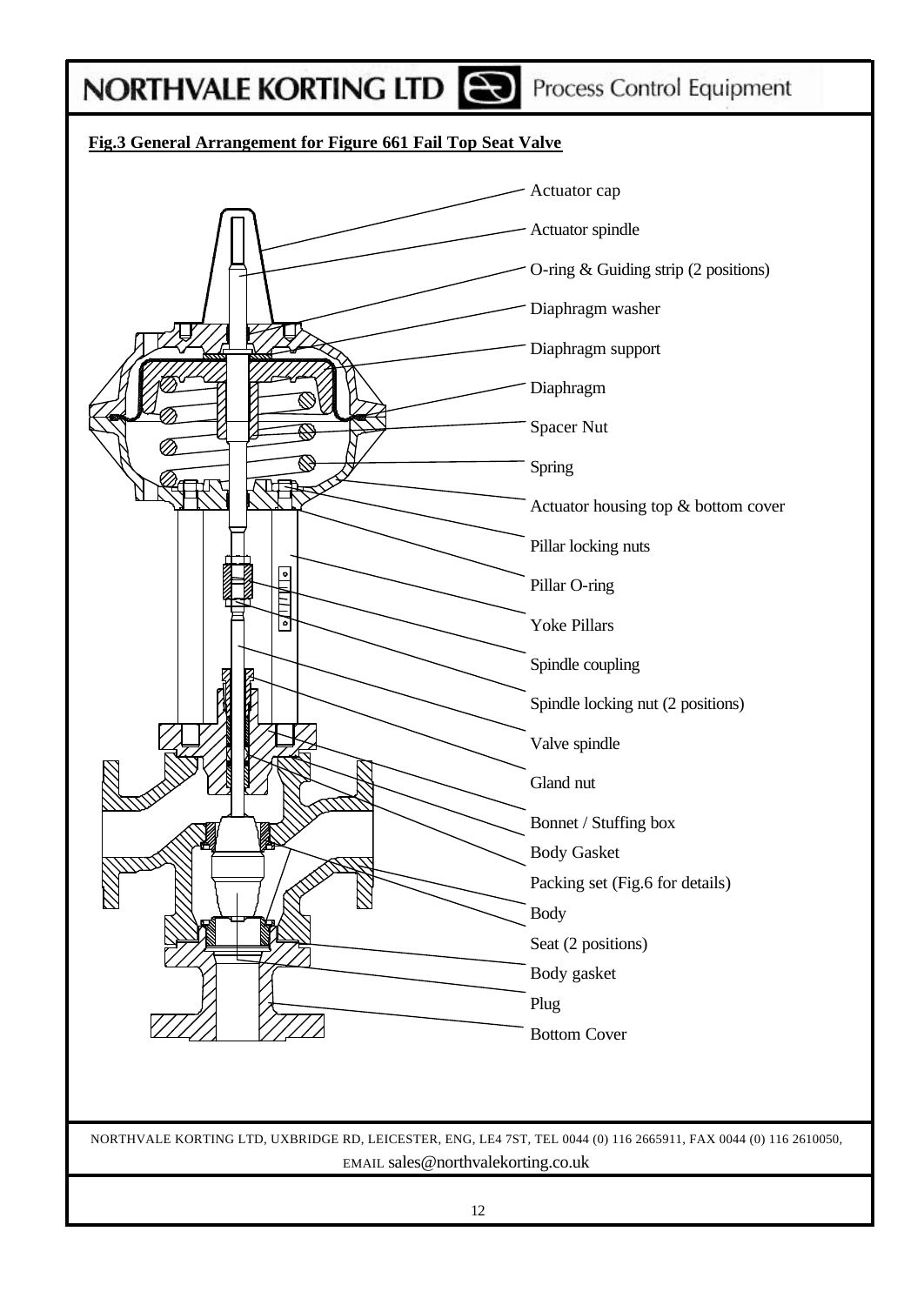Process Control Equipment

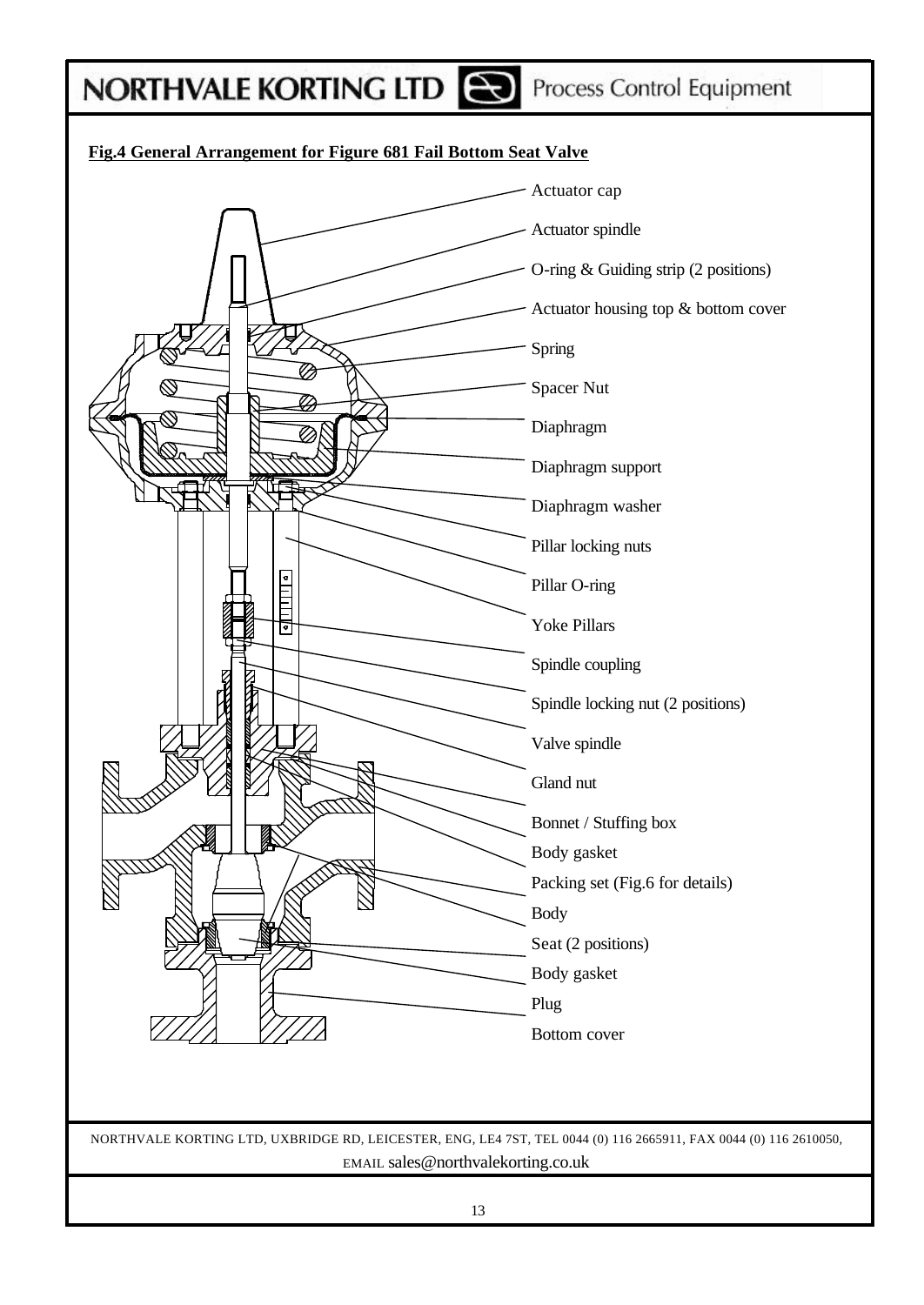# NORTHVALE KORTING LTD **CO** Process Control Equipment



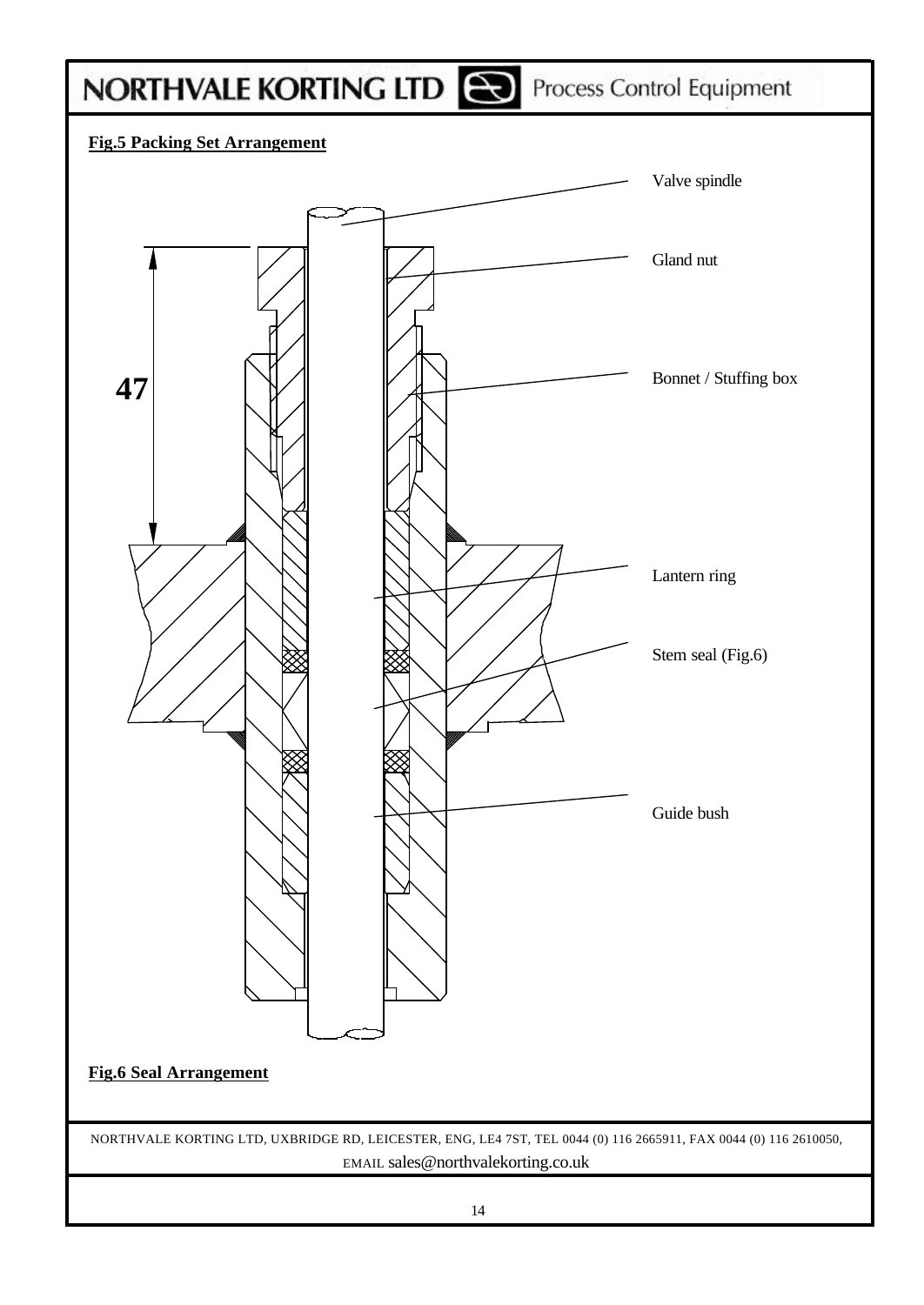